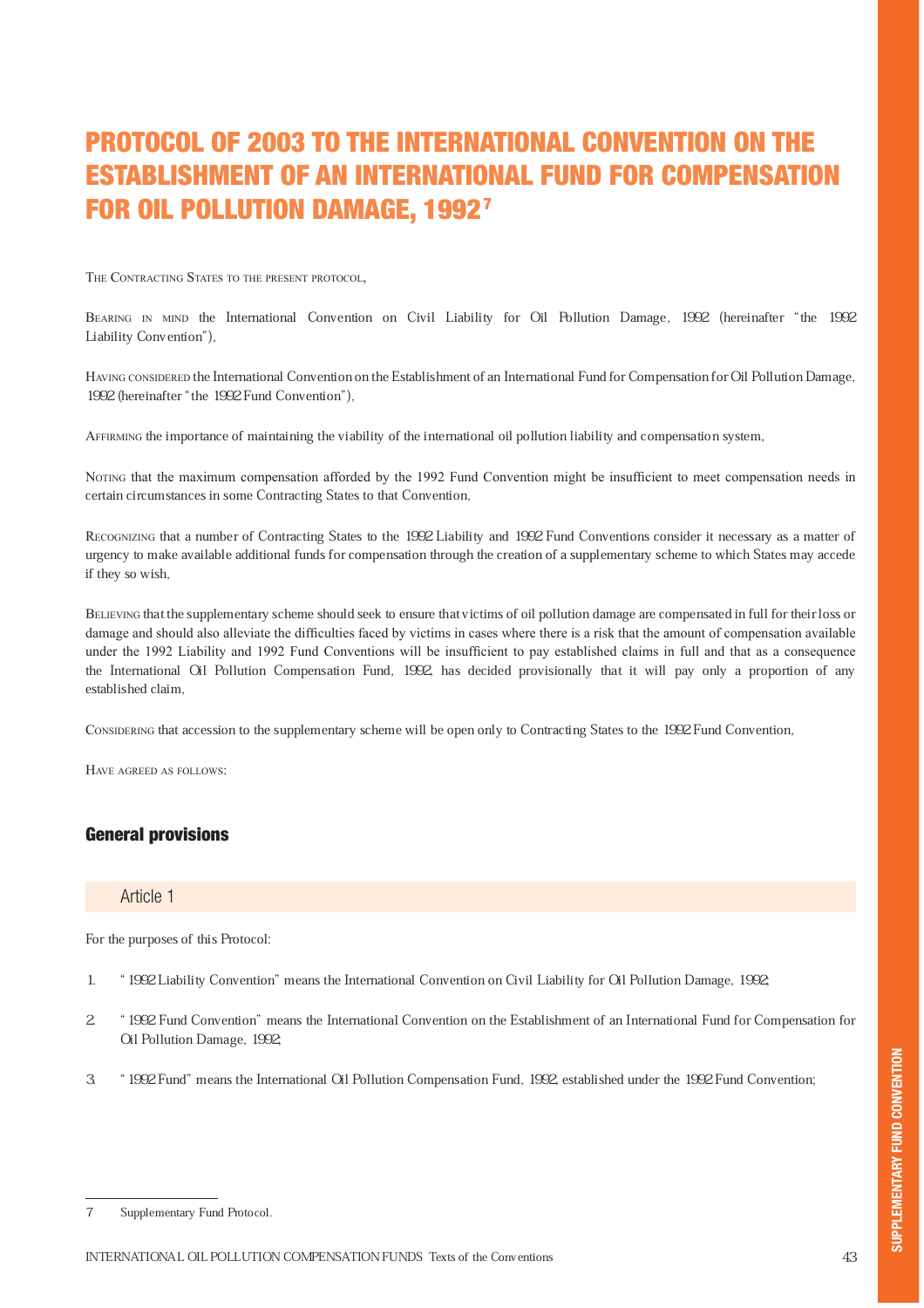- 4. ªContracting Stateº means a Contracting State to this Protocol, unless stated otherwise;
- 5. When provisions of the 1992 Fund Convention are incorporated by reference into this Protocol, ªFundº in that Convention means ªSupplementary Fundº, unless stated otherwise;
- 6. ªShipº, ªPersonº, ªOwnerº, ªOilº, ªPollution Damageº, ªPreventive Measuresº and ªIncidentº have the same meaning as in article I of the 1992 Liability Convention;
- 7. ªContributing Oilº, ªUnit of Accountº, ªTonº, ªGuarantorº and ªTerminal installationº have the same meaning as in article 1 of the 1992 Fund Convention, unless stated otherwise;
- 8. ªEstablished claimº means a claim which has been recognised by the 1992 Fund or been accepted as admissible by decision of a competent court binding upon the 1992 Fund not subject to ordinary forms of review and which would have been fully compensated if the limit set out in article 4, paragraph 4, of the 1992 Fund Convention had not been applied to that incident;
- 9. ªAssemblyº means the Assembly of the International Oil Pollution Compensation Supplementary Fund, 2003, unless otherwise indicated;
- 10. "Organization" means the International Maritime Organization;
- 11. "Secretary-General" means the Secretary-General of the Organization.

- 1. An International Supplementary Fund for compensation for pollution damage, to be named ªThe International Oil Pollution Compensation Supplementary Fund, 2003' (hereinafter "the Supplementary Fund"), is hereby established.
- 2. The Supplementary Fund shall in each Contracting State be recognized as a legal person capable under the laws of that State of assuming rights and obligations and of being a party in legal proceedings before the courts of that State. Each Contracting State shall recognize the Director of the Supplementary Fund as the legal representative of the Supplementary Fund.

#### Article 3

This Protocol shall apply exclusively:

- (a) to pollution damage caused:
	- (i) in the territory, including the territorial sea, of a Contracting State, and
	- (ii) in the exclusive economic zone of a Contracting State, established in accordance with international law, or, if a Contracting State has not established such a zone, in an area beyond and adjacent to the territorial sea of that State determined by that State in accordance with international law and extending not more than 200 nautical miles from the baselines from which the breadth of its territorial sea is measured;
- (b) to preventive measures, wherever taken, to prevent or minimize such damage.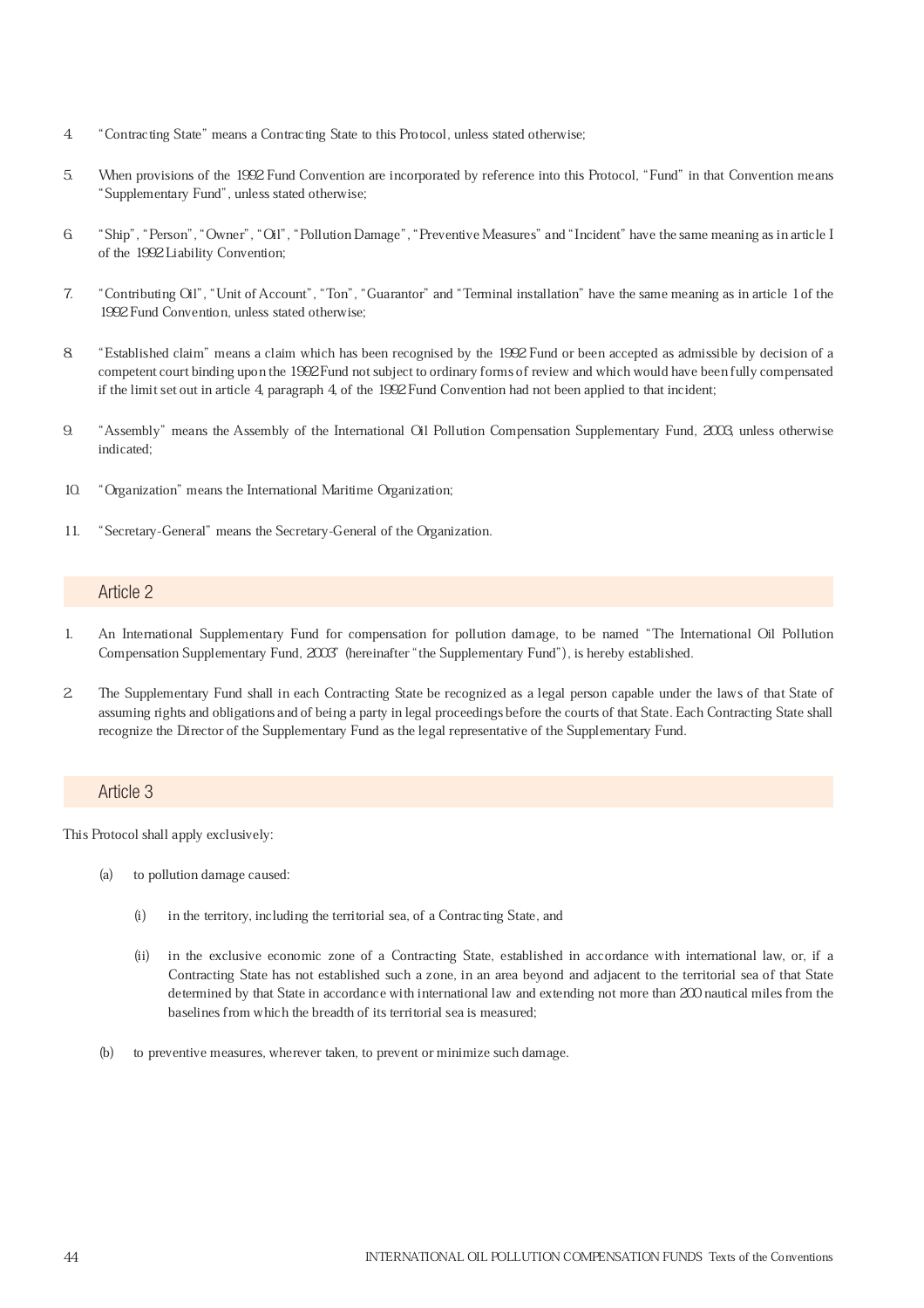# Supplementary Compensation

#### Article 4

- 1. The Supplementary Fund shall pay compensation to any person suffering pollution damage if such person has been unable to obtain full and adequate compensation for an established claim for such damage under the terms of the 1992 Fund Convention, because the total damage exceeds, or there is a risk that it will exceed, the applicable limit of compensation laid down in article 4, paragraph 4, of the 1992 Fund Convention in respect of any one incident.
- (a) The aggregate amount of compensation payable by the Supplementary Fund under this article shall in respect of any one incident be limited, so that the total sum of that amount together with the amount of compensation actually paid under the 1992 Liability Convention and the 1992 Fund Convention within the scope of application of this Protocol shall not exceed 750 million units of account. 2.
	- (b) The amount of 750 million units of account mentioned in paragraph 2(a) shall be converted into national currency on the basis of the value of that currency by reference to the Special Drawing Right on the date determined by the Assembly of the 1992 Fund for conversion of the maximum amount payable under the 1992 Liability and 1992 Fund Conventions.
- 3. Where the amount of established claims against the Supplementary Fund exceeds the aggregate amount of compensation payable under paragraph 2, the amount available shall be distributed in such a manner that the proportion between any established claim and the amount of compensation actually recovered by the claimant under this Protocol shall be the same for all claimants.
- 4. The Supplementary Fund shall pay compensation in respect of established claims as defined in article 1, paragraph 8, and only in respect of such claims.

#### Article 5

The Supplementary Fund shall pay compensation when the Assembly of the 1992 Fund has considered that the total amount of the established claims exceeds, or there is a risk that the total amount of established claims will exceed the aggregate amount of compensation available under article 4, paragraph 4, of the 1992 Fund Convention and that as a consequence the Assembly of the 1992 Fund has decided provisionally or finally that payments will only be made for a proportion of any established claim. The Assembly of the Supplementary Fund shall then decide whether and to what extent the Supplementary Fund shall pay the proportion of any established claim not paid under the 1992 Liability Convention and the 1992 Fund Convention.

#### Article 6

- 1. Subject to article 15, paragraphs 2 and 3, rights to compensation against the Supplementary Fund shall be extinguished only if they are extinguished against the 1992 Fund under article 6 of the 1992 Fund Convention.
- 2. A claim made against the 1992 Fund shall be regarded as a claim made by the same claimant against the Supplementary Fund.

#### Article 7

1. The provisions of article 7, paragraphs 1, 2, 4, 5 and 6, of the 1992 Fund Convention shall apply to actions for compensation brought against the Supplementary Fund in accordance with article 4, paragraph 1, of this Protocol.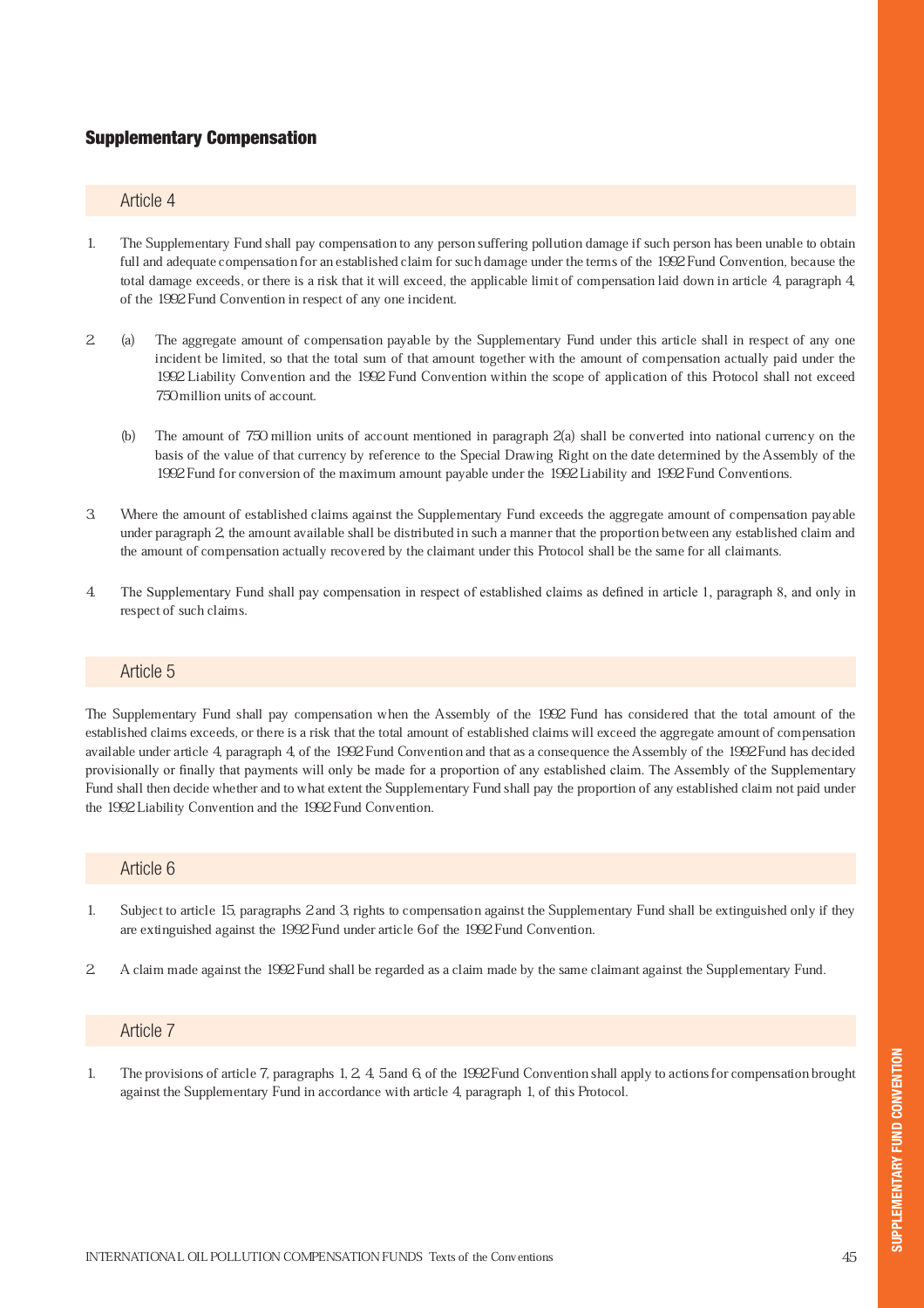- 2. Where an action for compensation for pollution damage has been brought before a court competent under article IX of the 1992 Liability Convention against the owner of a ship or his guarantor, such court shall have exclusive jurisdictional competence over any action against the Supplementary Fund for compensation under the provisions of article 4 of this Protocol in respect of the same damage. However, where an action for compensation for pollution damage under the 1992 Liability Convention has been brought before a court in a Contracting State to the 1992 Liability Convention but not to this Protocol, any action against the Supplementary Fund under article 4 of this Protocol shall at the option of the claimant be brought either before a court of the State where the Supplementary Fund has its headquarters or before any court of a Contracting State to this Protocol competent under article IX of the 1992 Liability Convention.
- 3. Notwithstanding paragraph 1, where an action for compensation for pollution damage against the 1992 Fund has been brought before a court in a Contracting State to the 1992 Fund Convention but not to this Protocol, any related action against the Supplementary Fund shall, at the option of the claimant, be brought either before a court of the State where the Supplementary Fund has its headquarters or before any court of a Contracting State competent under paragraph 1.

- 1. Subject to any decision concerning the distribution referred to in article 4, paragraph 3 of this Protocol, any judgment given against the Supplementary Fund by a court having jurisdiction in accordance with article 7 of this Protocol, shall, when it has become enforceable in the State of origin and is in that State no longer subject to ordinary forms of review, be recognized and enforceable in each Contracting State on the same conditions as are prescribed in article X of the 1992 Liability Convention.
- 2. A Contracting State may apply other rules for the recognition and enforcement of judgments, provided that their effect is to ensure that judgments are recognised and enforced at least to the same extent as under paragraph 1.

#### Article 9

- 1. The Supplementary Fund shall, in respect of any amount of compensation for pollution damage paid by the Supplementary Fund in accordance with article 4, paragraph 1, of this Protocol, acquire by subrogation the rights that the person so compensated may enjoy under the 1992 Liability Convention against the owner or his guarantor.
- 2. The Supplementary Fund shall acquire by subrogation the rights that the person compensated by it may enjoy under the 1992 Fund Convention against the 1992 Fund.
- 3. Nothing in this Protocol shall prejudice any right of recourse or subrogation of the Supplementary Fund against persons other than those referred to in the preceding paragraphs. In any event the right of the Supplementary Fund to subrogation against such person shall not be less favourable than that of an insurer of the person to whom compensation has been paid.
- 4. Without prejudice to any other rights of subrogation or recourse against the Supplementary Fund which may exist, a Contracting State or agency thereof which has paid compensation for pollution damage in accordance with provisions of national law shall acquire by subrogation the rights which the person so compensated would have enjoyed under this Protocol.

#### **Contributions**

#### Article 10

- 1. Annual contributions to the Supplementary Fund shall be made in respect of each Contracting State by any person who, in the calendar year referred to in article 11, paragraph 2(a) or (b), has received in total quantities exceeding 150,000 tons:
	- (a) in the ports or terminal installations in the territory of that State contributing oil carried by sea to such ports or terminal installations; and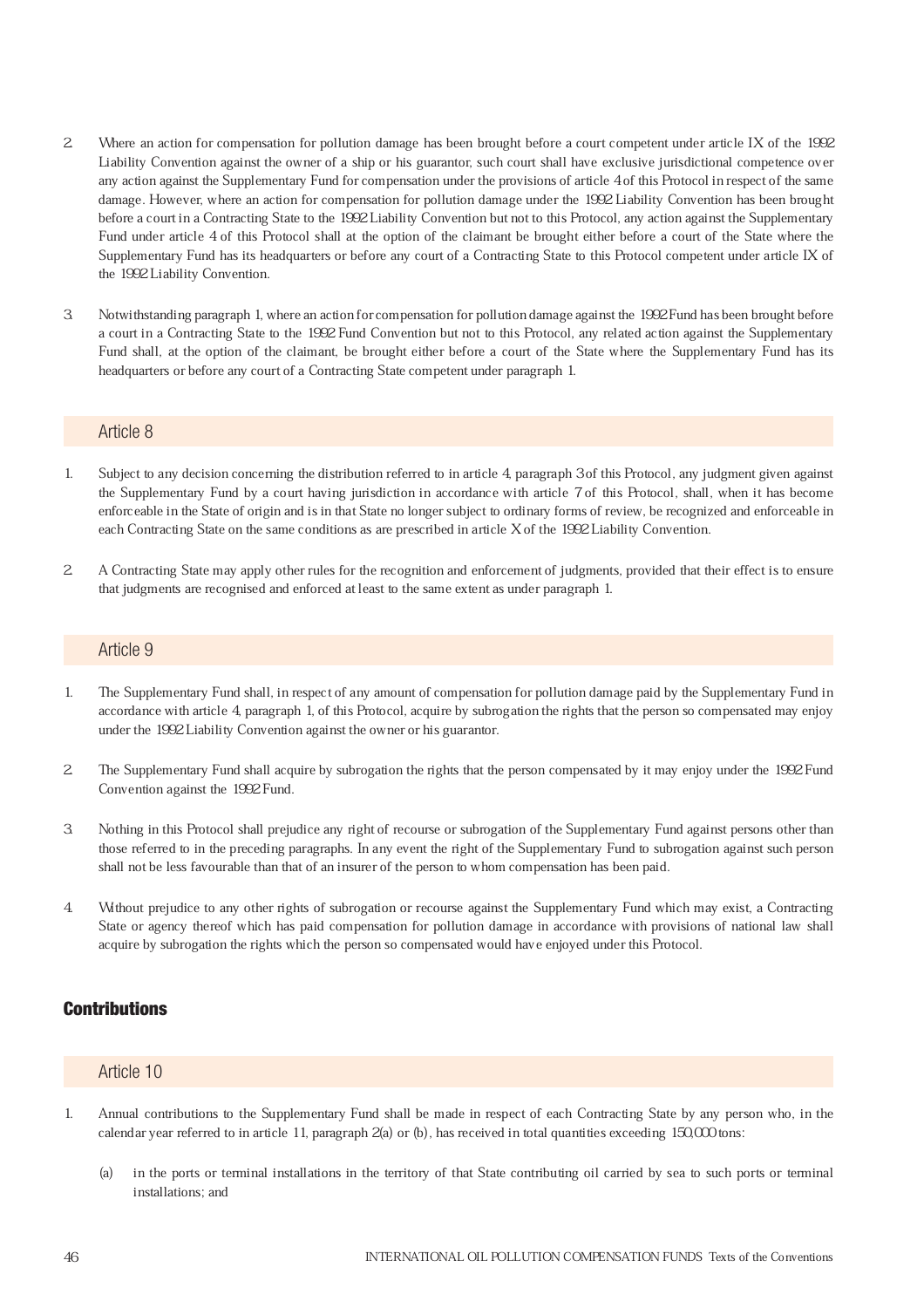- (b) in any installations situated in the territory of that Contracting State contributing oil which has been carried by sea and discharged in a port or terminal installation of a non-Contracting State, provided that contributing oil shall only be taken into account by virtue of this sub-paragraph on first receipt in a Contracting State after its discharge in that non-Contracting State.
- 2. The provisions of article 10, paragraph 2, of the 1992 Fund Convention shall apply in respect of the obligation to pay contributions to the Supplementary Fund.

1. With a view to assessing the amount of annual contributions due, if any, and taking account of the necessity to maintain sufficient liquid funds, the Assembly shall for each calendar year make an estimate in the form of a budget of:

#### **Expenditure** (i)

- (a) costs and expenses of the administration of the Supplementary Fund in the relevant year and any deficit from operations in preceding years;
- (b) payments to be made by the Supplementary Fund in the relevant year for the satisfaction of claims against the Supplementary Fund due under article 4, including repayments on loans previously taken by the Supplementary Fund for the satisfaction of such claims;

#### Income  $(ii)$

- (a) surplus funds from operations in preceding years, including any interest;
- (b) annual contributions, if required to balance the budget;
- (c) any other income.
- 2. The Assembly shall decide the total amount of contributions to be levied. On the basis of that decision, the Director of the Supplementary Fund shall, in respect of each Contracting State, calculate for each person referred to in article 10, the amount of that person's annual contribution:
	- (a) in so far as the contribution is for the satisfaction of payments referred to in paragraph  $1(i)(a)$  on the basis of a fixed sum for each ton of contributing oil received in the relevant State by such person during the preceding calendar year; and
	- (b) in so far as the contribution is for the satisfaction of payments referred to in paragraph 1(i)(b) on the basis of a fixed sum for each ton of contributing oil received by such person during the calendar year preceding that in which the incident in question occurred, provided that State was a Contracting State to this Protocol at the date of the incident.
- 3. The sums referred to in paragraph 2 shall be arrived at by dividing the relevant total amount of contributions required by the total amount of contributing oil received in all Contracting States in the relevant year.
- 4. The annual contribution shall be due on the date to be laid down in the Internal Regulations of the Supplementary Fund. The Assembly may decide on a different date of payment.
- 5. The Assembly may decide, under conditions to be laid down in the Financial Regulations of the Supplementary Fund, to make transfers between funds received in accordance with paragraph 2(a) and funds received in accordance with paragraph 2(b)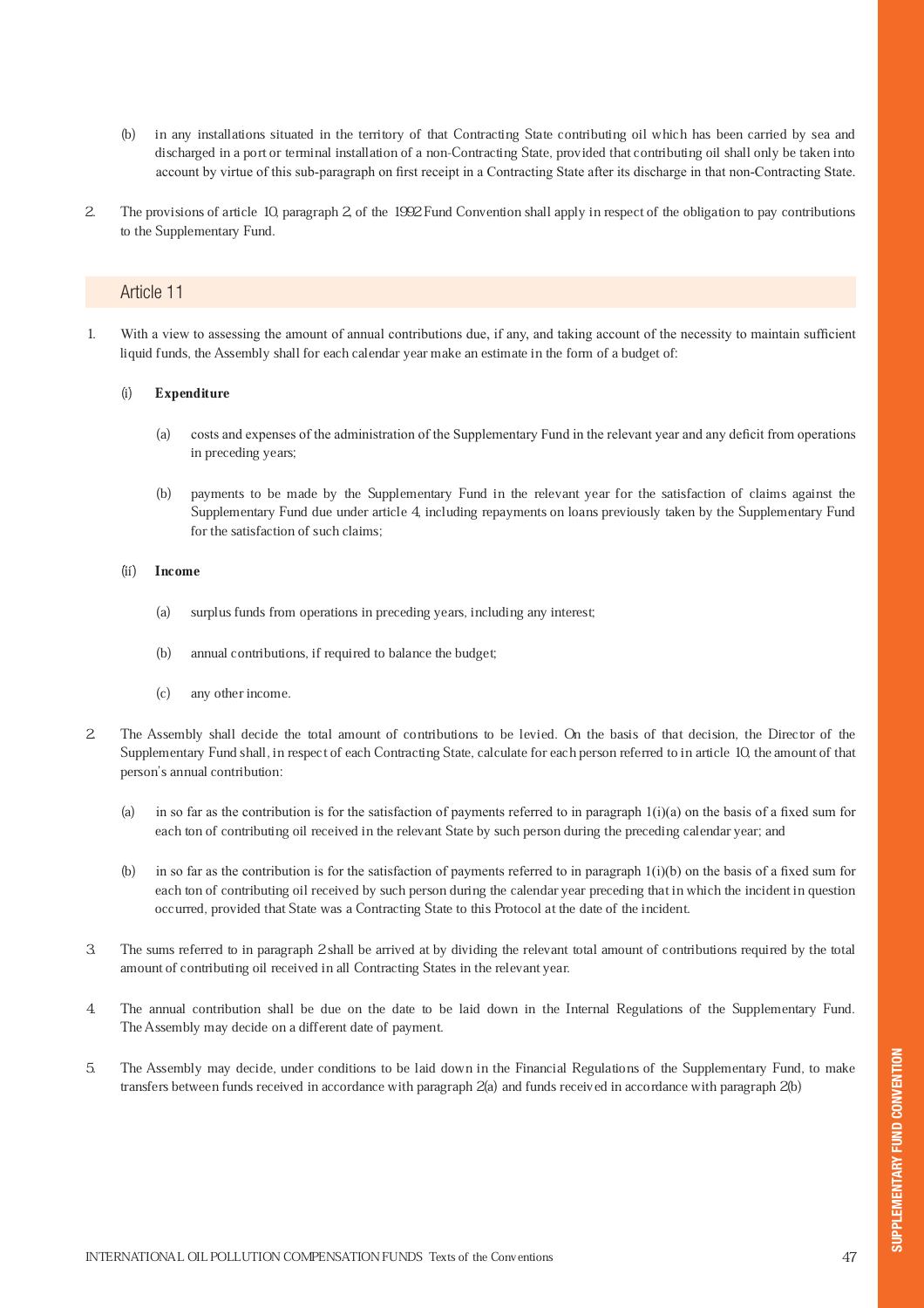- 1. The provisions of article 13 of the 1992 Fund Convention shall apply to contributions to the Supplementary Fund.
- 2. A Contracting State itself may assume the obligation to pay contributions to the Supplementary Fund in accordance with the procedure set out in article 14 of the 1992 Fund Convention.

#### Article 13

- 1. Contracting States shall communicate to the Director of the Supplementary Fund information on oil receipts in accordance with article 15 of the 1992 Fund Convention provided, however, that communications made to the Director of the 1992 Fund under article 15, paragraph 2, of the 1992 Fund Convention shall be deemed to have been made also under this Protocol.
- 2. Where a Contracting State does not fulfil its obligations to submit the communication referred to in paragraph 1 and this results in a financial loss for the Supplementary Fund, that Contracting State shall be liable to compensate the Supplementary Fund for such loss. The Assembly shall, on the recommendation of the Director of the Supplementary Fund, decide whether such compensation shall be payable by that Contracting State.

### Article 14

- 1. Notwithstanding article 10, for the purposes of this Protocol there shall be deemed to be a minimum receipt of 1 million tons of contributing oil in each Contracting State.
- 2. When the aggregate quantity of contributing oil received in a Contracting State is less than 1 million tons, the Contracting State shall assume the obligations that would be incumbent under this Protocol on any person who would be liable to contribute to the Supplementary Fund in respect of oil received within the territory of that State in so far as no liable person exists for the aggregated quantity of oil received.

#### Article 15

- 1. If in a Contracting State there is no person meeting the conditions of article 10, that Contracting State shall for the purposes of this Protocol inform the Director of the Supplementary Fund thereof.
- 2. No compensation shall be paid by the Supplementary Fund for pollution damage in the territory, territorial sea or exclusive economic zone or area determined in accordance with article 3(a)(ii), of this Protocol, of a Contracting State in respect of a given incident or for preventive measures, wherever taken, to prevent or minimize such damage, until the obligations to communicate to the Director of the Supplementary Fund according to article 13, paragraph 1 and paragraph 1 of this article have been complied with in respect of that Contracting State for all years prior to the occurrence of that incident. The Assembly shall determine in the Internal Regulations the circumstances under which a Contracting State shall be considered as having failed to comply with its obligations.
- 3. Where compensation has been denied temporarily in accordance with paragraph 2, compensation shall be denied permanently in respect of that incident if the obligations to communicate to the Director of the Supplementary Fund under article 13, paragraph 1 and paragraph 1 of this article, have not been complied with within one year after the Director of the Supplementary Fund has notified the Contracting State of its failure to report.
- 4. Any payments of contributions due to the Supplementary Fund shall be set off against compensation due to the debtor, or the debtor's agents.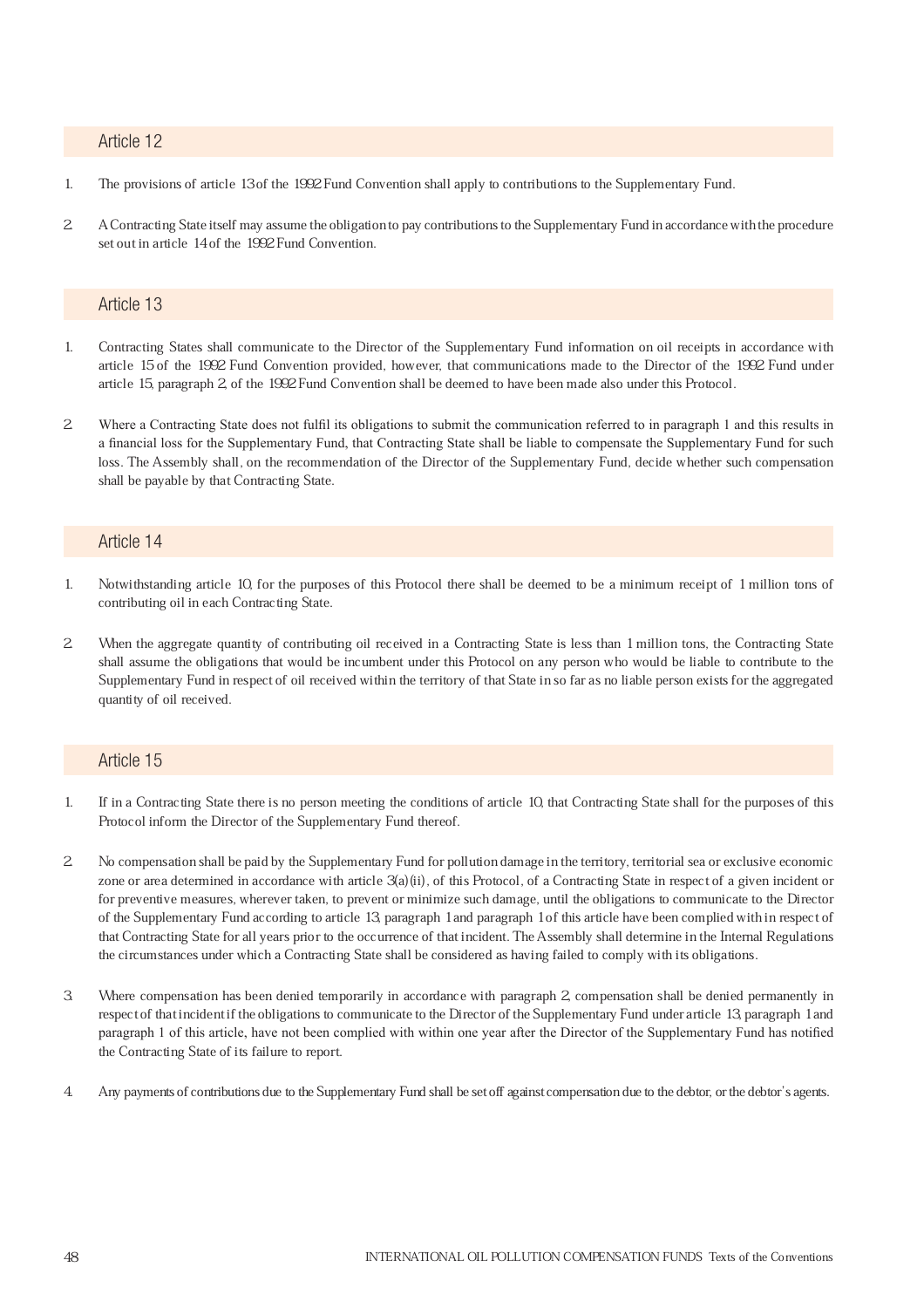# Organization and administration

#### Article 16

- 1. The Supplementary Fund shall have an Assembly and a Secretariat headed by a Director.
- 2. Articles 17 to 20 and 28 to 33 of the 1992 Fund Convention shall apply to the Assembly, Secretariat and Director of the Supplementary Fund.
- 3. Article 34 of the 1992 Fund Convention shall apply to the Supplementary Fund.

# Article 17

- 1. The Secretariat of the 1992 Fund, headed by the Director of the 1992 Fund, may also function as the Secretariat and the Director of the Supplementary Fund.
- 2. If, in accordance with paragraph 1, the Secretariat and the Director of the 1992 Fund also perform the function of Secretariat and Director of the Supplementary Fund, the Supplementary Fund shall be represented, in cases of conflict of interests between the 1992 Fund and the Supplementary Fund, by the Chairman of the Assembly.
- 3. The Director of the Supplementary Fund, and the staff and experts appointed by the Director of the Supplementary Fund, performing their duties under this Protocol and the 1992 Fund Convention, shall not be regarded as contravening the provisions of article 30 of the 1992 Fund Convention as applied by article 16, paragraph 2, of this Protocol in so far as they discharge their duties in accordance with this article.
- 4. The Assembly shall endeavour not to take decisions which are incompatible with decisions taken by the Assembly of the 1992 Fund. If differences of opinion with respect to common administrative issues arise, the Assembly shall try to reach a consensus with the Assembly of the 1992 Fund, in a spirit of mutual co-operation and with the common aims of both organizations in mind.
- 5. The Supplementary Fund shall reimburse the 1992 Fund all costs and expenses arising from administrative services performed by the 1992 Fund on behalf of the Supplementary Fund.

# Transitional provisions

#### Article 18

- 1. Subject to paragraph 4, the aggregate amount of the annual contributions payable in respect of contributing oil received in a single Contracting State during a calendar year shall not exceed 20% of the total amount of annual contributions pursuant to this Protocol in respect of that calendar year.
- 2. If the application of the provisions in article 11, paragraphs 2 and 3, would result in the aggregate amount of the contributions payable by contributors in a single Contracting State in respect of a given calendar year exceeding 20% of the total annual contributions, the contributions payable by all contributors in that State shall be reduced *pro rata* so that their aggregate contributions equal  $\Delta V_0$ of the total annual contributions to the Supplementary Fund in respect of that year.
- 3. If the contributions payable by persons in a given Contracting State shall be reduced pursuant to paragraph 2, the contributions payable by persons in all other Contracting States shall be increased *pro rata* so as to ensure that the total amount of contributions payable by all persons liable to contribute to the Supplementary Fund in respect of the calendar year in question will reach the total amount of contributions decided by the Assembly.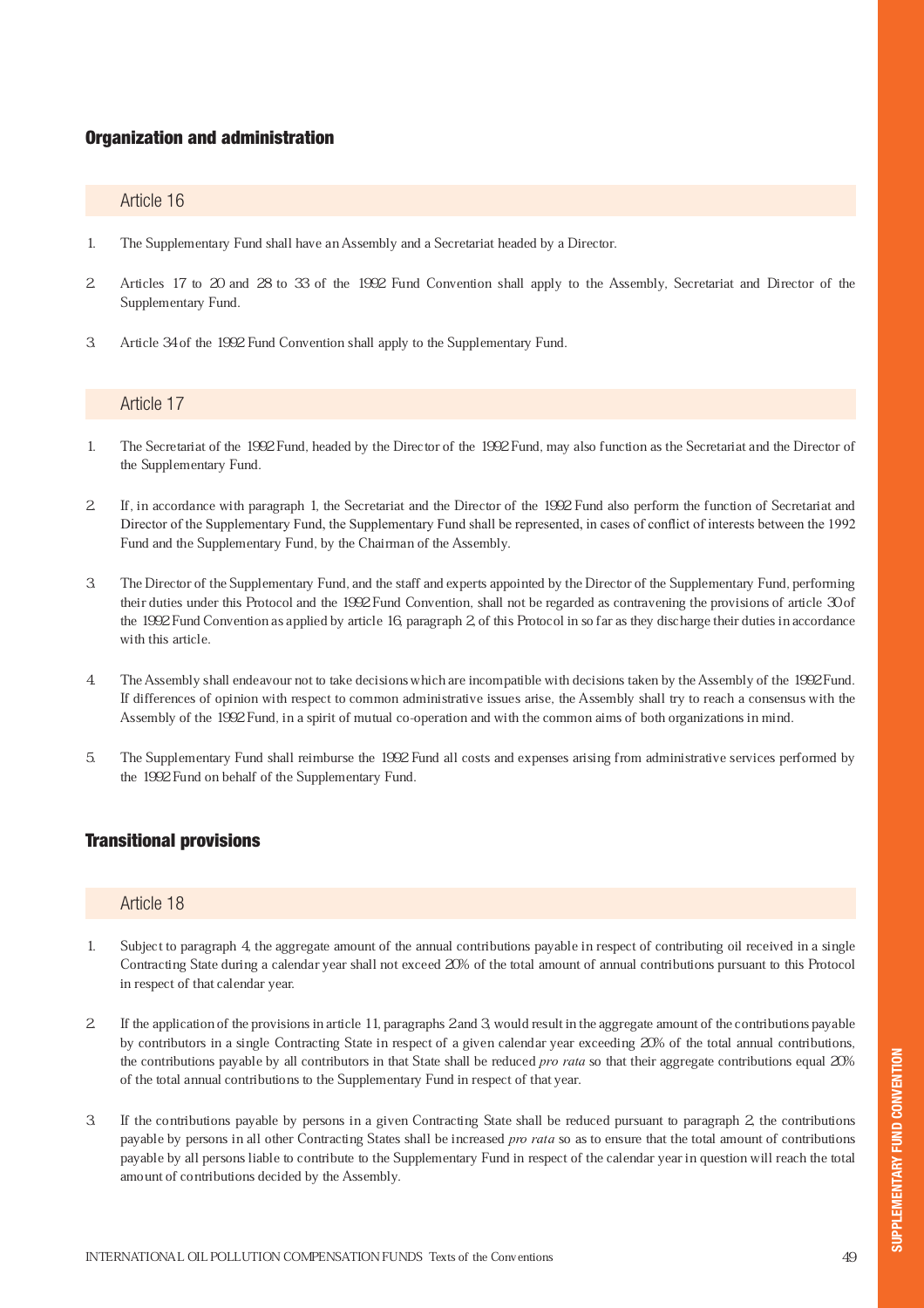4. The provisions in paragraphs 1 to 3 shall operate until the total quantity of contributing oil received in all Contracting States in a calendar year, including the quantities referred to in article 14, paragraph 1, has reached 1,000 million tons or until a period of 10 years after the date of entry into force of this Protocol has elapsed, whichever occurs earlier.

# Final clauses

#### Article 19

Signature, ratification, acceptance, approval and accession

- 1. This Protocol shall be open for signature at London from 31 July 2003 to 30 July 2004.
- 2. States may express their consent to be bound by this Protocol by:
	- (a) signature without reservation as to ratification, acceptance or approval; or
	- (b) signature subject to ratification, acceptance or approval followed by ratification, acceptance or approval; or
	- (c) accession.
- 3. Only Contracting States to the 1992 Fund Convention may become Contracting States to this Protocol.
- 4. Ratification, acceptance, approval or accession shall be effected by the deposit of a formal instrument to that effect with the Secretary-General.

### Article 20

# Information on contributing oil

Before this Protocol comes into force for a State, that State shall, when signing this Protocol in accordance with article 19, paragraph 2(a), or when depositing an instrument referred to in article 19, paragraph 4 of this Protocol, and annually thereafter at a date to be determined by the Secretary-General, communicate to the Secretary-General the name and address of any person who in respect of that State would be liable to contribute to the Supplementary Fund pursuant to article 10 as well as data on the relevant quantities of contributing oil received by any such person in the territory of that State during the preceding calendar year.

#### Article 21

#### Entry into force

- 1. This Protocol shall enter into force three months following the date on which the following requirements are fulfilled:
	- (a) at least eight States have signed the Protocol without reservation as to ratification, acceptance or approval, or have deposited instruments of ratification, acceptance, approval or accession with the Secretary-General; and
	- (b) the Secretary-General has received information from the Director of the 1992 Fund that those persons who would be liable to contribute pursuant to article 10 have received during the preceding calendar year a total quantity of at least 450 million tons of contributing oil, including the quantities referred to in article 14, paragraph 1.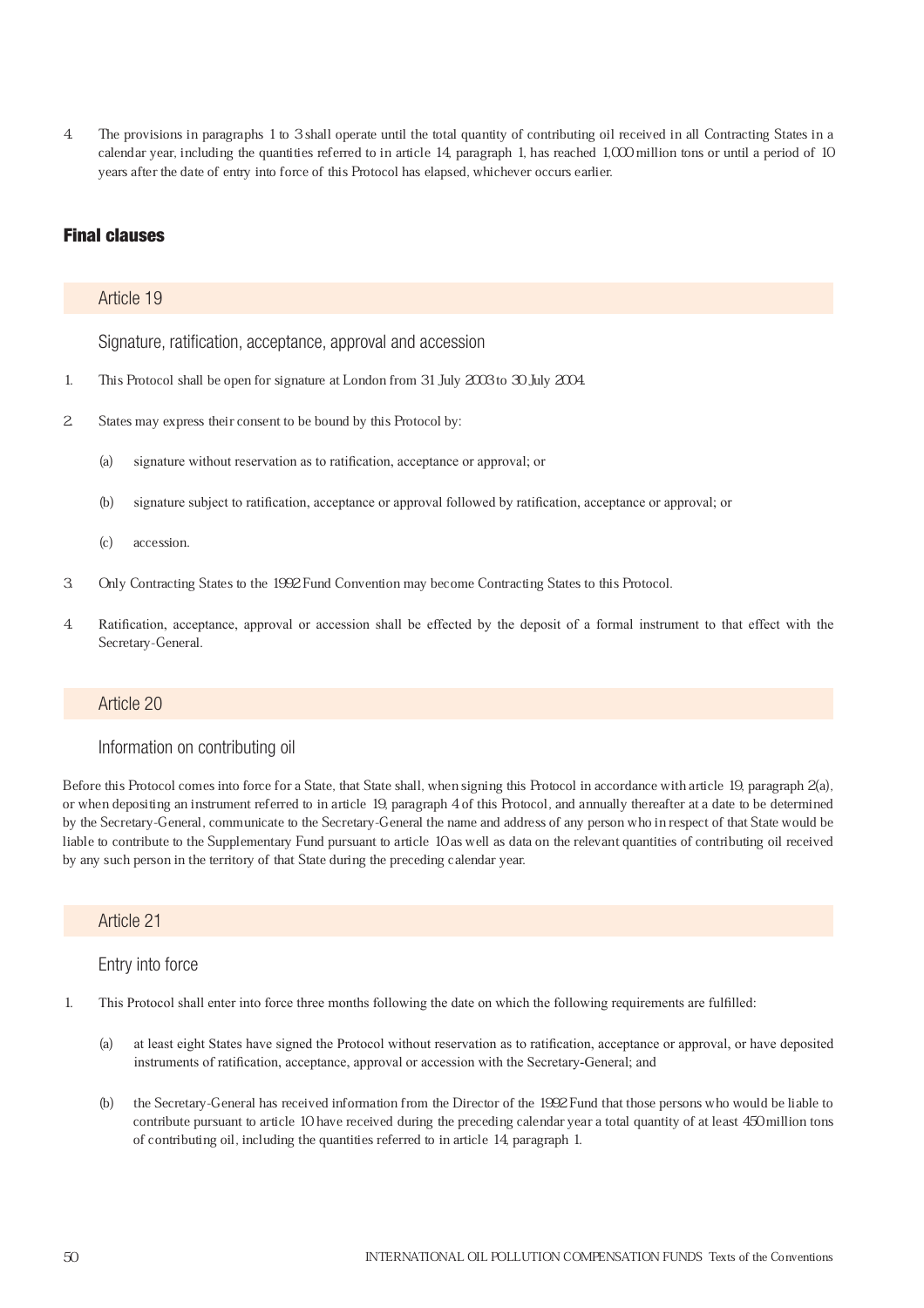- 2. For each State which signs this Protocol without reservation as to ratification, acceptance or approval, or which ratifies, accepts, approves or accedes to this Protocol, after the conditions in paragraph 1 for entry into force have been met, the Protocol shall enter into force three months following the date of the deposit by such State of the appropriate instrument.
- 3. Notwithstanding paragraphs 1 and 2, this Protocol shall not enter into force in respect of any State until the 1992 Fund Convention enters into force for that State.

#### First session of the Assembly

The Secretary-General shall convene the first session of the Assembly. This session shall take place as soon as possible after the entry into force of this Protocol and, in any case, not more than thirty days after such entry into force.

#### Article 23

### Revision and amendment

- 1. A conference for the purpose of revising or amending this Protocol may be convened by the Organization.
- 2. The Organization shall convene a Conference of Contracting States for the purpose of revising or amending this Protocol at the request of not less than one third of all Contracting States.

#### Article 24

#### Amendment of compensation limit

- 1. Upon the request of at least one quarter of the Contracting States, any proposal to amend the limit of the amount of compensation laid down in article 4, paragraph 2 (a), shall be circulated by the Secretary-General to all Members of the Organization and to all Contracting States.
- 2. Any amendment proposed and circulated as above shall be submitted to the Legal Committee of the Organization for consideration at a date at least six months after the date of its circulation.
- 3. All Contracting States to this Protocol, whether or not Members of the Organization, shall be entitled to participate in the proceedings of the Legal Committee for the consideration and adoption of amendments.
- 4. Amendments shall be adopted by a two-thirds majority of the Contracting States present and voting in the Legal Committee, expanded as provided for in paragraph 3, on condition that at least one half of the Contracting States shall be present at the time of voting.
- 5. When acting on a proposal to amend the limit, the Legal Committee shall take into account the experience of incidents and in particular the amount of damage resulting therefrom and changes in the monetary values.
- (a) No amendments of the limit under this article may be considered before the date of entry into force of this Protocol nor less than three years from the date of entry into force of a previous amendment under this article. 6.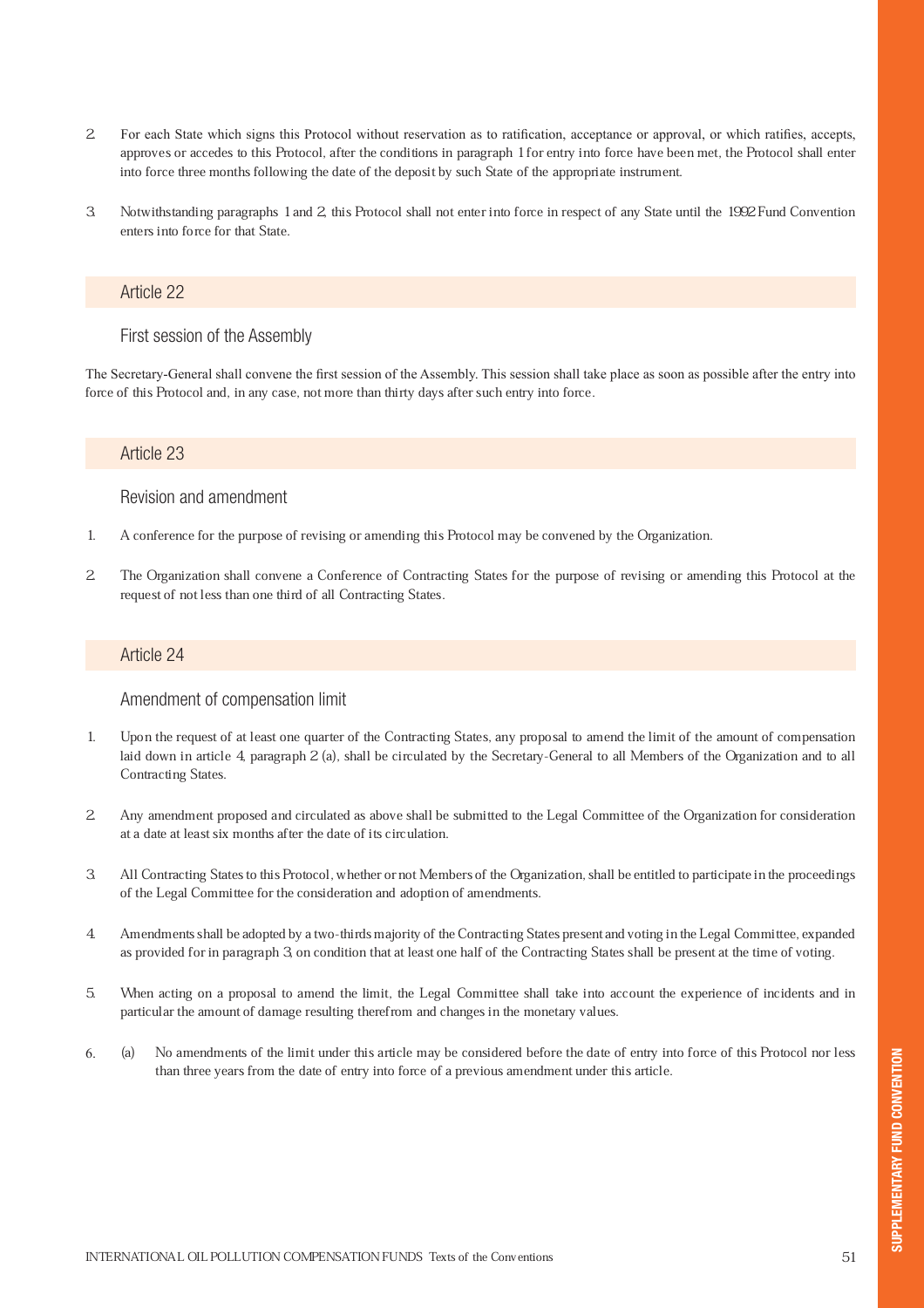- (b) The limit may not be increased so as to exceed an amount which corresponds to the limit laid down in this Protocol increased by six per cent per year calculated on a compound basis from the date when this Protocol is opened for signature to the date on which the Legal Committee's decision comes into force.
- (c) The limit may not be increased so as to exceed an amount which corresponds to the limit laid down in this Protocol multiplied by three.
- 7. Any amendment adopted in accordance with paragraph 4 shall be notified by the Organization to all Contracting States. The amendment shall be deemed to have been accepted at the end of a period of twelve months after the date of notification, unless within that period not less than one quarter of the States that were Contracting States at the time of the adoption of the amendment by the Legal Committee have communicated to the Organization that they do not accept the amendment, in which case the amendment is rejected and shall have no effect.
- 8. An amendment deemed to have been accepted in accordance with paragraph 7 shall enter into force twelve months after its acceptance.
- 9. All Contracting States shall be bound by the amendment, unless they denounce this Protocol in accordance with article 26, paragraphs 1 and 2, at least six months before the amendment enters into force. Such denunciation shall take effect when the amendment enters into force.
- 10. When an amendment has been adopted by the Legal Committee but the twelve-month period for its acceptance has not yet expired, a State which becomes a Contracting State during that period shall be bound by the amendment if it enters into force. A State which becomes a Contracting State after that period shall be bound by an amendment which has been accepted in accordance with paragraph 7. In the cases referred to in this paragraph, a State becomes bound by an amendment when that amendment enters into force, or when this Protocol enters into force for that State, if later.

#### Protocols to the 1992 Fund Convention

- 1. If the limits laid down in the 1992 Fund Convention have been increased by a Protocol thereto, the limit laid down in article 4, paragraph 2(a), may be increased by the same amount by means of the procedure set out in article 24. The provisions of article 24, paragraph 6, shall not apply in such cases.
- 2. If the procedure referred to in paragraph 1 has been applied, any subsequent amendment of the limit laid down in article 4, paragraph 2, by application of the procedure in article 24 shall, for the purpose of article 24, paragraphs 6(b) and (c), be calculated on the basis of the new limit as increased in accordance with paragraph 1.

#### Article 26

### Denunciation

- 1. This Protocol may be denounced by any Contracting State at any time after the date on which it enters into force for that Contracting State.
- 2. Denunciation shall be effected by the deposit of an instrument with the Secretary-General.
- 3. A denunciation shall take effect twelve months, or such longer period as may be specified in the instrument of denunciation, after its deposit with the Secretary-General.
- 4. Denunciation of the 1992 Fund Convention shall be deemed to be a denunciation of this Protocol. Such denunciation shall take effect on the date on which denunciation of the Protocol of 1992 to amend the 1971 Fund Convention takes effect according to article 34 of that Protocol.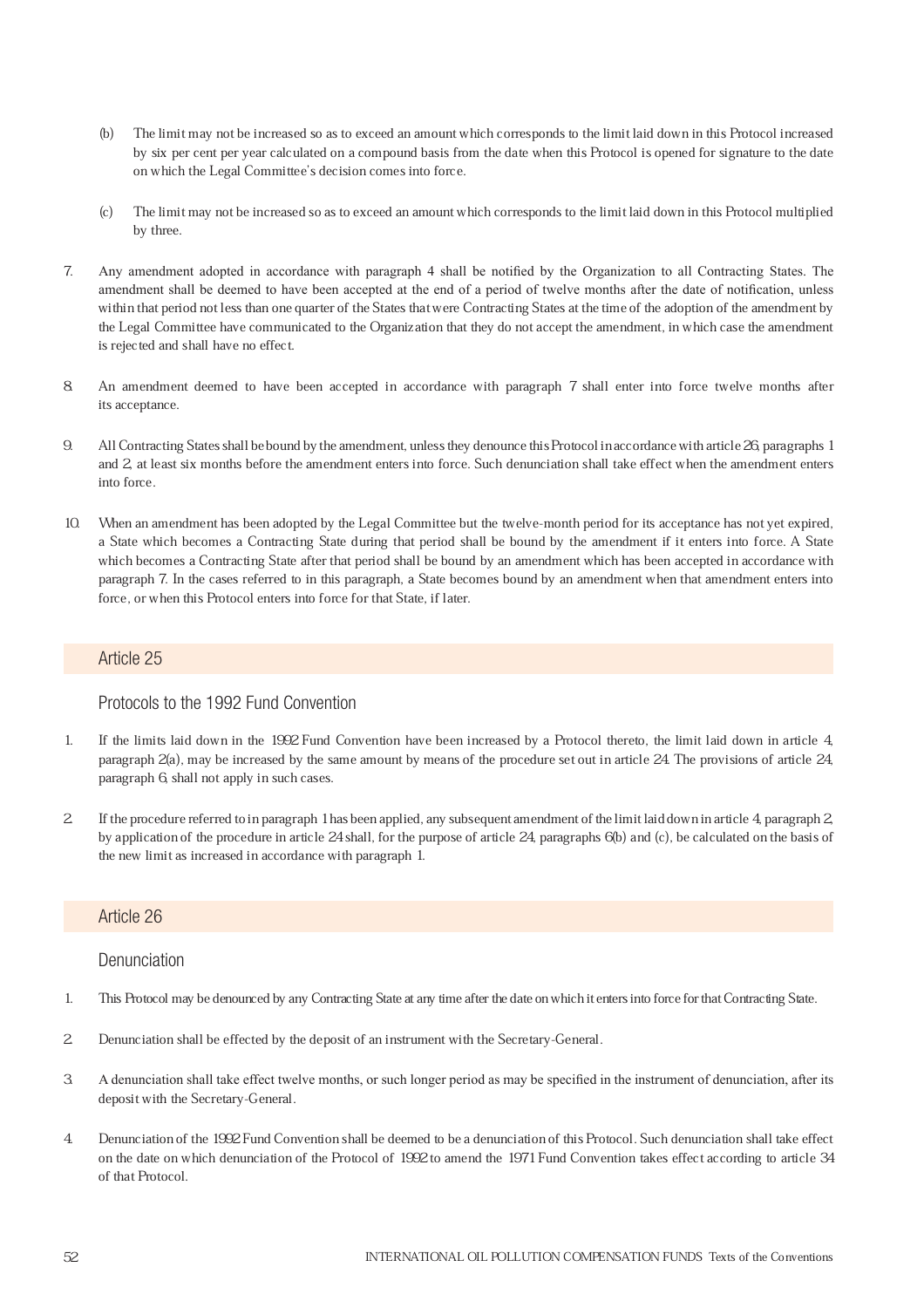5. Notwithstanding a denunciation of the present Protocol by a Contracting State pursuant to this article, any provisions of this Protocol relating to the obligations to make contributions to the Supplementary Fund with respect to an incident referred to in article 11, paragraph 2(b), and occurring before the denunciation takes effect, shall continue to apply.

#### Article 27

#### Extraordinary sessions of the Assembly

- 1. Any Contracting State may, within ninety days after the deposit of an instrument of denunciation the result of which it considers will significantly increase the level of contributions for the remaining Contracting States, request the Director of the Supplementary Fund to convene an extraordinary session of the Assembly. The Director of the Supplementary Fund shall convene the Assembly to meet not later than sixty days after receipt of the request.
- 2. The Director of the Supplementary Fund may take the initiative to convene an extraordinary session of the Assembly to meet within sixty days after the deposit of any instrument of denunciation, if the Director of the Supplementary Fund considers that such denunciation will result in a significant increase in the level of contributions of the remaining Contracting States.
- 3. If the Assembly at an extraordinary session convened in accordance with paragraph 1 or 2 decides that the denunciation will result in a significant increase in the level of contributions for the remaining Contracting States, any such State may, not later than one hundred and twenty days before the date on which the denunciation takes effect, denounce this Protocol with effect from the same date.

#### Article 28

#### **Termination**

- 1. This Protocol shall cease to be in force on the date when the number of Contracting States falls below seven or the total quantity of contributing oil received in the remaining Contracting States, including the quantities referred to in article 14, paragraph 1, falls below 350 million tons, whichever occurs earlier.
- 2. States which are bound by this Protocol on the day before the date it ceases to be in force shall enable the Supplementary Fund to exercise its functions as described in article 29 and shall, for that purpose only, remain bound by this Protocol.

#### Article 29

Winding up of the Supplementary Fund

- 1. If this Protocol ceases to be in force, the Supplementary Fund shall nevertheless:
	- (a) meet its obligations in respect of any incident occurring before the Protocol ceased to be in force;
	- (b) be entitled to exercise its rights to contributions to the extent that these contributions are necessary to meet the obligations under paragraph 1(a), including expenses for the administration of the Supplementary Fund necessary for this purpose.
- 2. The Assembly shall take all appropriate measures to complete the winding up of the Supplementary Fund, including the distribution in an equitable manner of any remaining assets among those persons who have contributed to the Supplementary Fund.
- 3. For the purposes of this article the Supplementary Fund shall remain a legal person.